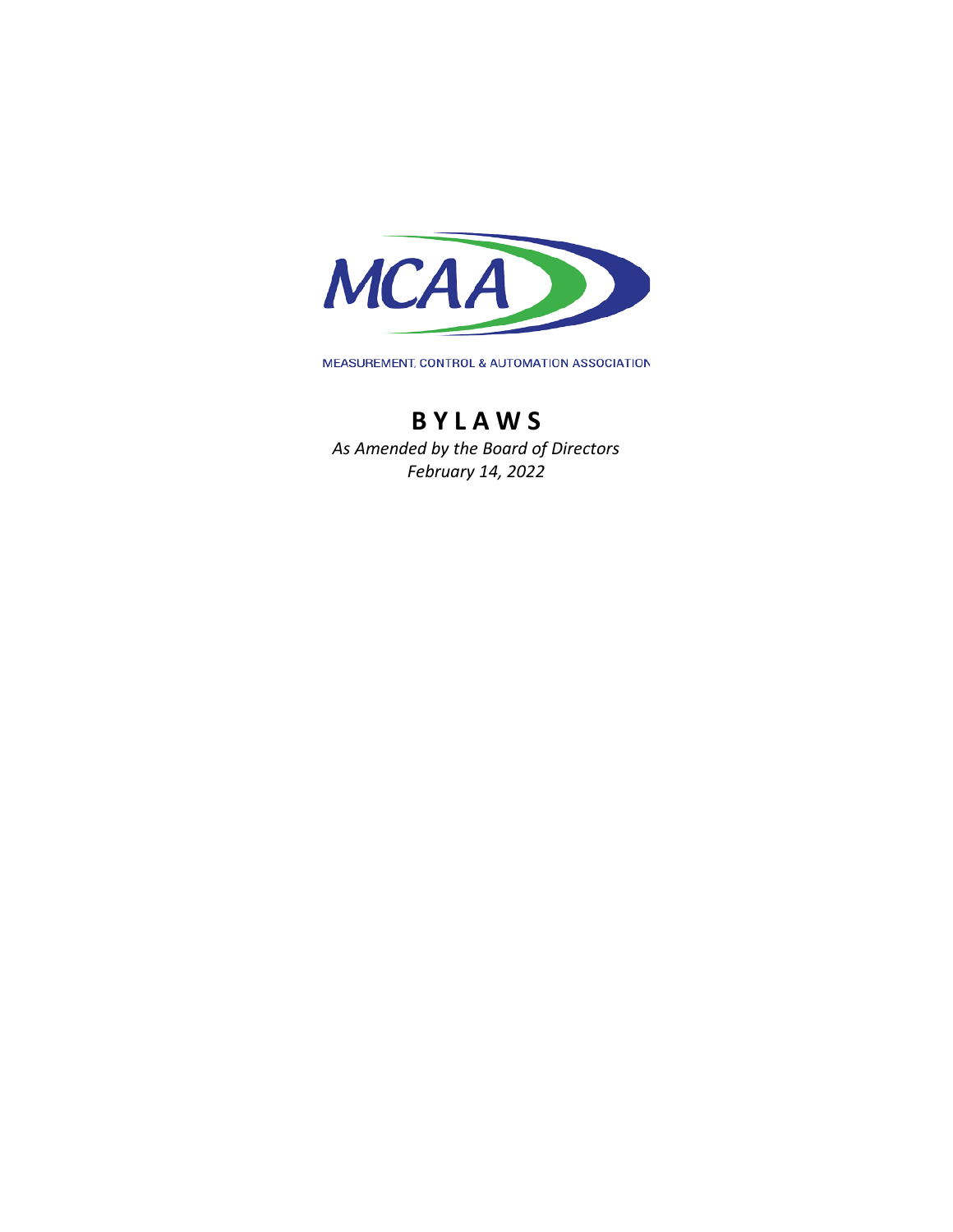# **STATEMENT OF PRINCIPLES** MEASUREMENT, CONTROL AND AUTOMATION ASSOCIATION

## PREAMBLE

The Measurement, Control and Automation Association, (hereinafter referred to as MCAA) consists of manufacturers and distributors (channel partners) of products and designers of systems associated with the measurement, control and automation of industrial processes; trade publications, product testing and certification laboratories, colleges and universities and other consulting companies which have a clear and demonstrated interest in the health and welfare of the industries represented by MCAA are also included within the membership of the Association.

The Measurement, Control and Automation Association and the companies who are its members have historically and continuously dedicated themselves to serve the interests of the public and of their industry so that the production and distribution of the products of the industry will in all respects be consistent with, and in full discharge of, this responsibility. The programs and activities of MCAA and its member companies, through the promotion of research and development and quality control and assurance, have made and will continue to make significant contributions to the betterment not only of the public interest, but also to the national defense and security of the country as well as international competitiveness.

It is our firm belief that our system of free enterprise stands as the foundation and cornerstone of our country's economic and social progress, and we are committed to the preservation of that system and its survival. Accordingly, MCAA hereby adopts the following Statement of Principles to guide its member companies in the conduct of their individual businesses, and with respect to the affairs of the Association:

## PRINCIPLES

It is the obligation of MCAA and its member companies:

- 1. to design, produce, distribute, and sell the products of our industry fairly, efficiently, and competently to the end that the industry and each member company will fully meet exacting customer and public interests.
- 2. to create new products and improve existing products in order to meet the needs of our customers and the needs of the nation as a whole for the products of our industry.
- 3. to present fairly the quality, performance, characteristics, and other values of our products.
- 4. to guard the freedom and independence of each company in our industry in the marketing and pricing of its products; and fully to support the principle that competition and the survival of the free enterprise system presupposes and requires the free, independent and competitive pricing of goods and commodities.
- 5. to observe the provisions of our antitrust laws, and in particular those of the Sherman Act, prohibiting any combinations, agreements, or understandings in restraint of trade, recognizing that these laws are designed to insure the freedom of each individual company in the business community on the basis of its own independent business judgment, to determine the prices at which it will sell its products as well as the terms and conditions of such sale.
- 6. to accept as a function and responsibility of management the education of each business and its employees with respect to the antitrust laws, and to promote an awareness of the responsibilities of each individual business, not only with respect to such laws, but with respect to its public responsibility to the community and to the nation as a whole.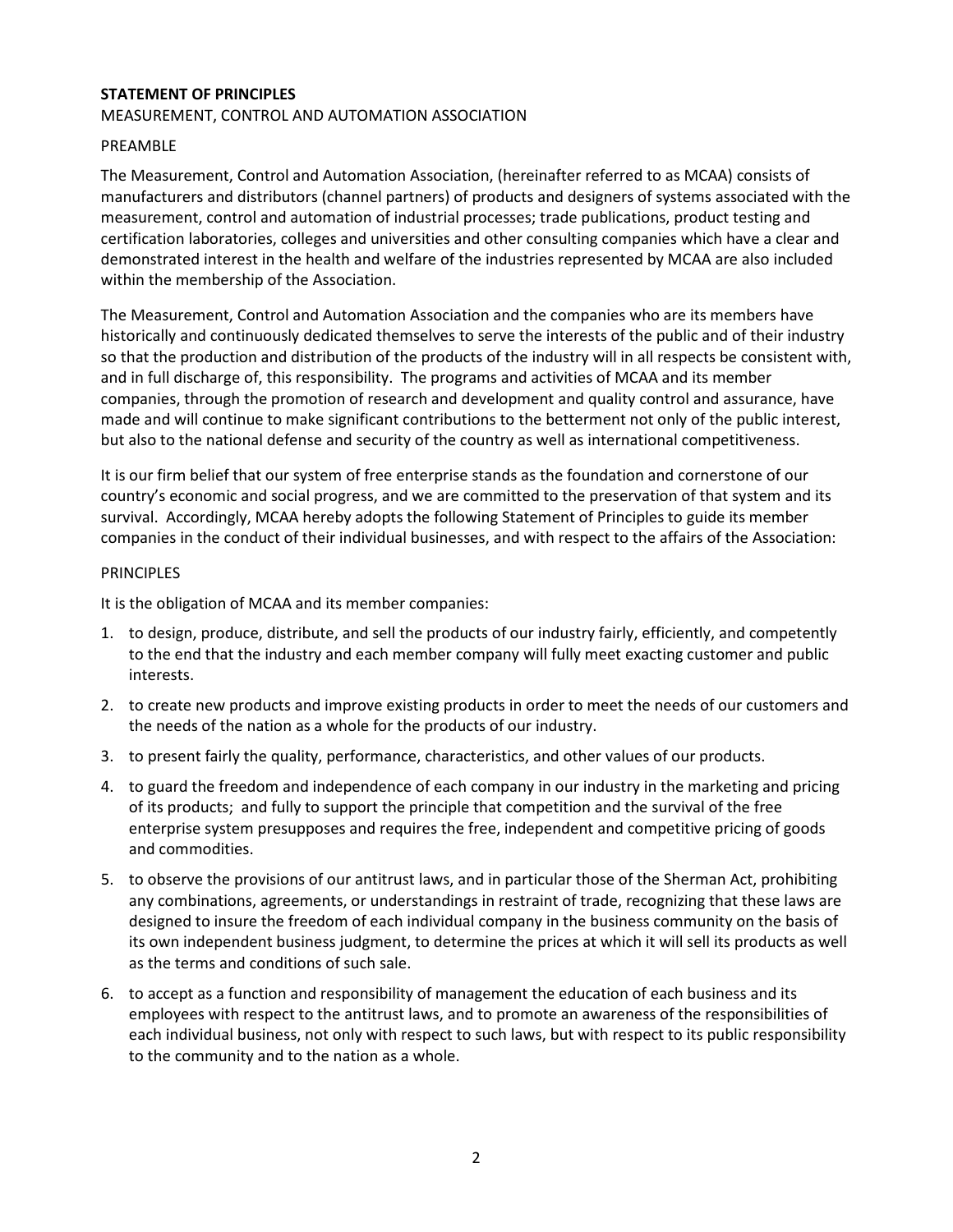MCAA itself reaffirms the following basic principles which shall govern all activities sponsored by it:

- 1. All activities shall be conducted pursuant to written policies and principles for the guidance of member companies and staff alike, which policies and principles, among other things, have delineated and will continue to delineate methods and procedures regarding the programs and activities of the Association, such as those relating to business development, promotion and research, as well as the collection and dissemination of statistical and management information.
- 2. All meetings, whether of member companies, the Board of Directors, committees or task groups, shall be held as may be required by the provisions of these Bylaws or as may be necessary for the consideration of, and for the taking of action with the respect to, its programs and activities. No other form of gathering or meeting is sanctioned or sponsored by MCAA.
- 3. Each such meeting shall be held pursuant to and in conformity with a written agenda, and shall be conducted in the presence of a staff representative of the Association, whose responsibility it shall be to keep accurate minutes of all decisions made and actions taken. Such minutes shall be kept on file and be available for inspection by any properly interested person.

## **BYLAWS**

MEASUREMENT, CONTROL AND AUTOMATION ASSOCIATION

| <b>ARTICLE 1</b> | <b>NAME</b>                                                                         |
|------------------|-------------------------------------------------------------------------------------|
|                  | The name of the Association is the Measurement, Control and Automation Association, |
|                  | also known as MCAA.                                                                 |

# **ARTICLE 2 SCOPE AND PURPOSES**

#### **Section 2.1 Scope**

MCAA's membership consists of manufacturers and distributors of hardware and software products and services associated with the measurement, control and automation of industrial processes. Trade publications, product testing and certification laboratories, colleges and universities and other consulting companies which have a clear and demonstrated interest in the health and welfare of the industries represented by the association are also members. Membership is open to proprietorships, partnerships, corporations or other entities, and their subsidiaries, divisions, and other business units.

#### **Section 2.2 Purpose**

Recognizing the obligation to the public inherent in this field of endeavor, it is the primary objective of MCAA, through its programs and activities, efficiently and competently, to discharge this responsibility to the end that the public interest will at all times be served.

In the furtherance of the foregoing, and with full recognition of the right of each company that is a member of MCAA to determine its own individual business policies, the objectives of MCAA shall be:

- 1. To promote the progress and development of the measurement, control and automation industry, through studies, programs and projects to increase the use of and markets for the products of the industry.
- 2. To encourage research and the development of new products within the industry.
- 3. To collect, assemble, and disseminate statistical and management information.
- 4. To cooperate with government officials in the furtherance of the national welfare.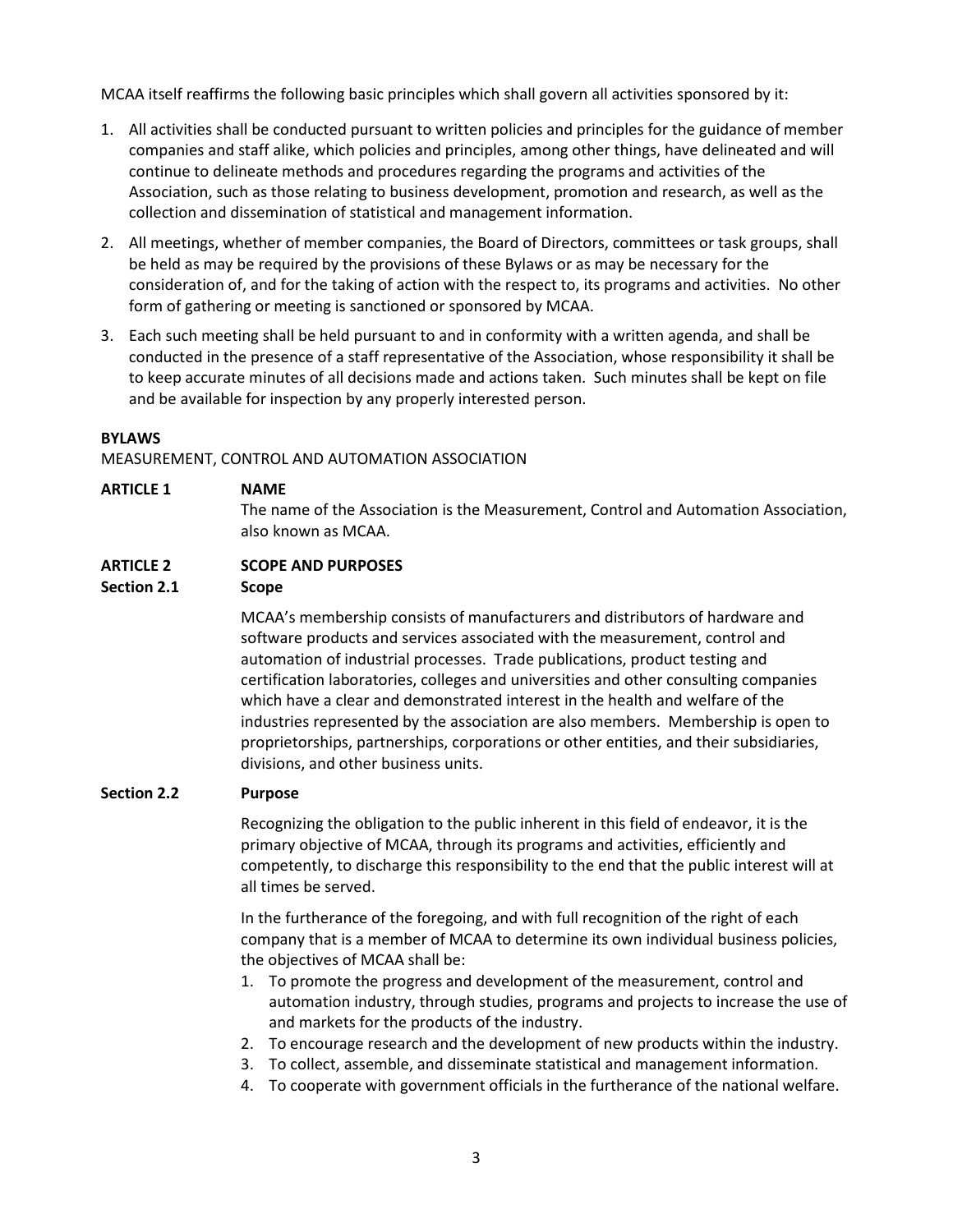- 5. To distribute information among users regarding the character of the industry, the products manufactured and distributed by it, the services performed by it, and the uses for its products.
- 6. To undertake such other programs and activities as may be proper to enhance or promote the welfare of the industry.

# **ARTICLE 3 MEMBERSHIP**

# **Section 3.1 Scope**

Any firm or corporation actively engaged in the manufacture or distribution of products or design of systems as well as industry consultants, members of the trade press, product testing and certification laboratories, colleges and universities within the scope and as defined in Article 2, Section 1 shall be eligible for membership in the MCAA. Membership is open to proprietorships, partnerships, corporations or other entities, and their subsidiaries, divisions, and other business units.

# **Section 3.2 Manufacturer Members**

Manufacturer membership is open to companies that manufacture products associated with the measurement, control & automation of industrial processes. "Manufacturer" includes (1) any company that fabricates or assembles hardware or software products regularly offered for sale as well as (2) a manufacturing supply center that sells and services products as a direct extension of a manufacturing parent company based outside of North America.

Representatives of Manufacturing members may attend Association meetings and serve on committees and task forces and the Board of Directors. The Manufacturing member company also receives a listing in the Association's online membership directory. Manufacturing members may participate in and receive statistical surveys or reports which include Channel Partner data so long as Manufacturing data is also collected and reported.

# **Section3.3 Channel Partner and Systems Integrator Members**

Channel Partner and Systems Integrator membership is open to companies whose primary business is the sale or distribution of products associated with the measurement, control or automation of industrial processes or companies whose primary business is the value-added systems design, engineering or integration of products and systems associated with the measurement, control or automation of industrial processes.

Representatives of Channel Partner and System Integrator members may attend Association meetings and serve on committees and task forces and the Board of Directors. The Channel Partner and Systems Integrator member company also receives a listing in the Association's online membership directory. Channel Partner and Systems Integrator members may participate in and receive statistical surveys or reports which include manufacturer data so long as channel partner and/or systems integrator data is also collected and reported.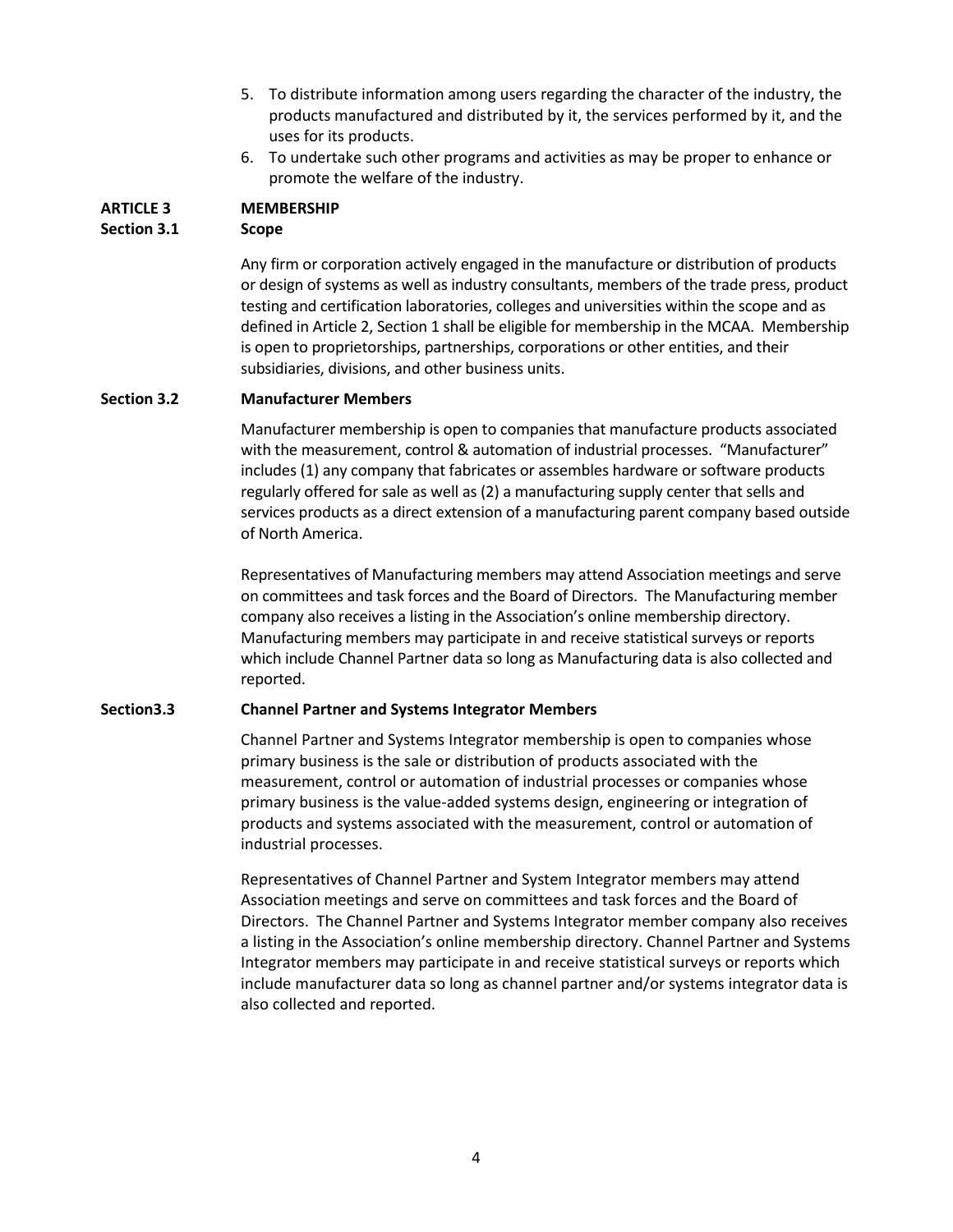#### **Section 3.4 Associate Members**

Associate membership is open to organizations which interface with companies who are involved with the measurement, control or automation of industrial processes. This membership category includes organizations such as trade publications, technical, marketing management and/or financial consultants, product testing and certification laboratories, colleges and universities, and other organizations with a direct and substantive link to the measurement, control and automation industry.

Representatives from Associate Member companies may attend Association meetings and serve on committees and task forces but are not eligible for election to the Board of Directors. Associate member companies also receive a listing in the Association's online Membership Directory but may not participate in or receive statistical surveys or reports which include manufacturer, channel partner or systems integrator data. They have no vote in the affairs of the Association.

## **Section 3.5 Senior Members**

Individuals who have fully retired from service at any member company may apply for Senior Membership. There will be no dues charged to these individuals and they will have the right to attend the Industry Forum at member rates. They may serve on committees as invited by the Chairman of the committee but they have no vote in the affairs of the Association.

## **ARTICLE 4 QUALIFICATIONS FOR MEMBERSHIP**

Neither the sales volume nor the number or extent of products shall be a limitation to membership. An applicant for membership shall, upon request, furnish information to support its qualifications and evidence of financial stability. Continuing membership for Manufacturer members shall be conditioned upon submission of annual sales volume data within (30) days of the President's request for such data.

# **ARTICLE 5 APPLICATIONS**

Application for Membership shall be made in writing or electronically on such forms as may be prescribed by the Board, which forms shall contain such relevant information as may be required by the Board. The President shall review all applications for membership and shall notify the Board of the President's recommendation with respect to the approval or rejection of an application. The recommendation of the President with respect to an application for Membership shall be automatically approved, unless, within seven (7) days after notification to the Board of the President's recommendation, a director notifies the other directors that such director (1) disagrees with the recommendation of the President; or (2) wishes the entire Board of Directors to approve or disapprove a particular application for Membership. If the President elects not to make a recommendation with respect to a specific application for Membership, if a director notifies the Board that such director disagrees with the recommendation of the President with respect to a specific application for Membership or if a director wishes the entire Board to discuss and approve or disapprove a particular application for Membership, then the Board shall review and approve or disapprove such application. The decision of the Board with respect to an application for Membership shall be final. Membership shall be effective upon the payment of appropriate dues to the Association.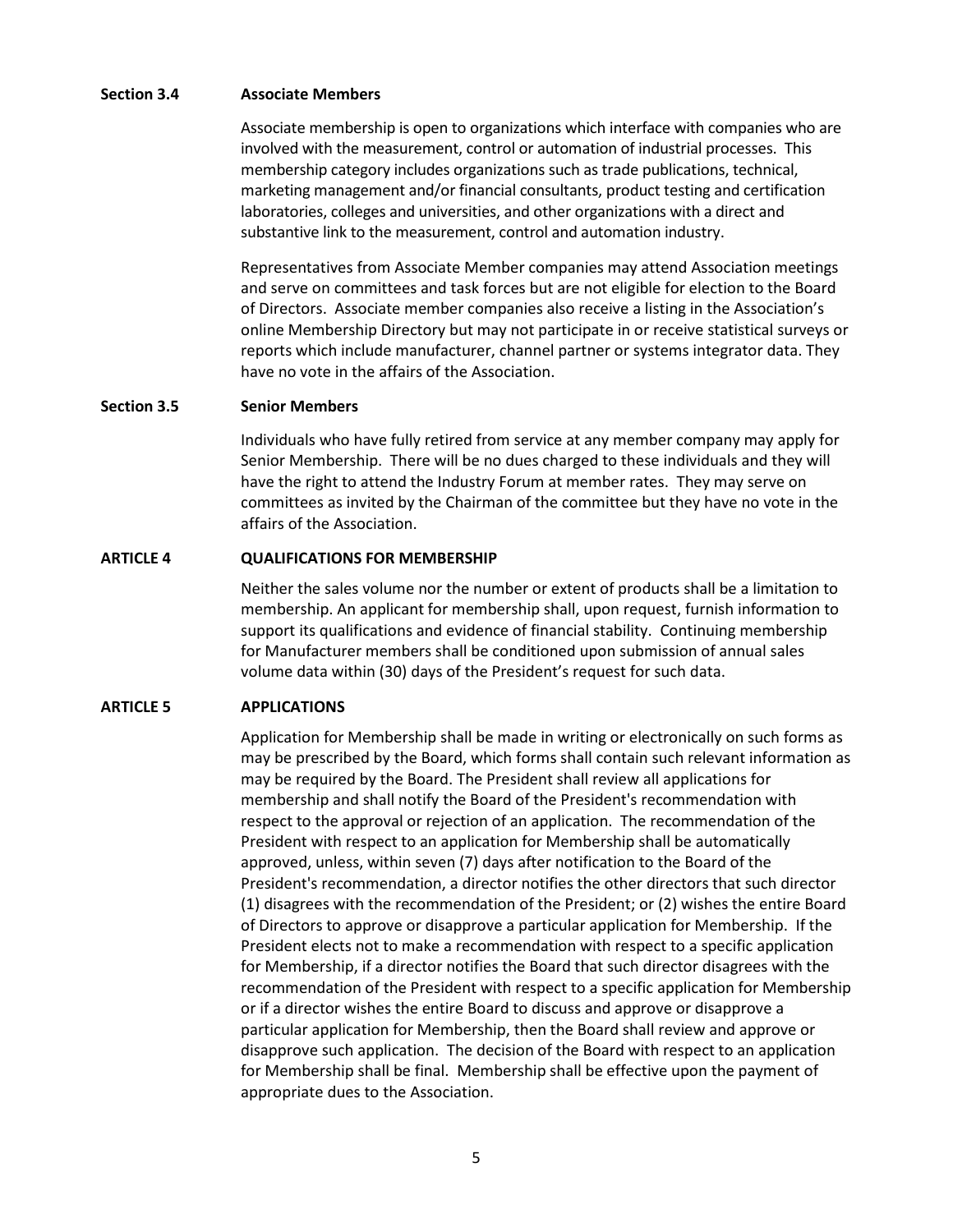## **ARTICLE 6 RIGHT TO VOTE AND HOLD OFFICE**

Each Manufacturer, Channel Partner and Systems Integrator member shall be entitled to one vote. Representatives of Manufacturer, Channel Partner and Systems Integrator members may hold office in the Association and serve on the Board of Directors.

Each Manufacturer, Channel Partner and Systems Integrator member shall, at the request of the President, designate in writing its official voting representative and an alternate voting representative to vote in the affairs of the Association. Such votes shall be cast only by the officially designated representative of the member company or, in the representative's absence, by the designated alternate. Such members may also designate additional representatives who may attend all meetings and be eligible to serve on all committees except where specifically restricted by these ByLaws.

Individual representatives of Manufacturer, Channel Partner and Systems Integrator member companies shall be eligible for election to the Board of Directors. Only one representative from any one member company may be elected and serve at one time, except in the instance where a sitting Board member takes a new position with a company already represented on the Board. In that case, the Director may complete his term with the approval of the Board, provided the two affected Directors are recused from such vote.

# **ARTICLE 7 TERMINATION OF MEMBERSHIP**

## **Section 7.1 Resignation**

The resignation of a member may be submitted in writing to MCAA at any time provided that all dues or other indebtedness for the current fiscal year or any prior year has been fully discharged. Inasmuch as dues are an annual obligation, no refund will be made for a resignation during a fiscal year.

# **Section 7.2 Expulsion or Termination**

A member who violates any provision of these ByLaws or who refuses or neglects to comply with any Association resolution may have its membership terminated by the Board of Directors. In such case, the member will be given prior written notification of the action contemplated by the Board of Directors and reason(s) therefor. A representative of the member company has the right to appear and be heard before the Board of Directors prior to any final action with respect to such termination of membership. A three-fourths (3/4) vote of the full Board of Directors is required to effect such a termination of membership.

# **Section 7.3 Reinstatement of Membership**

An application for reinstatement to membership of a former member company shall be treated in accordance with the provisions of Article 5 of these ByLaws. No applicant shall be reinstated to membership until it has first discharged all past indebtedness to MCAA.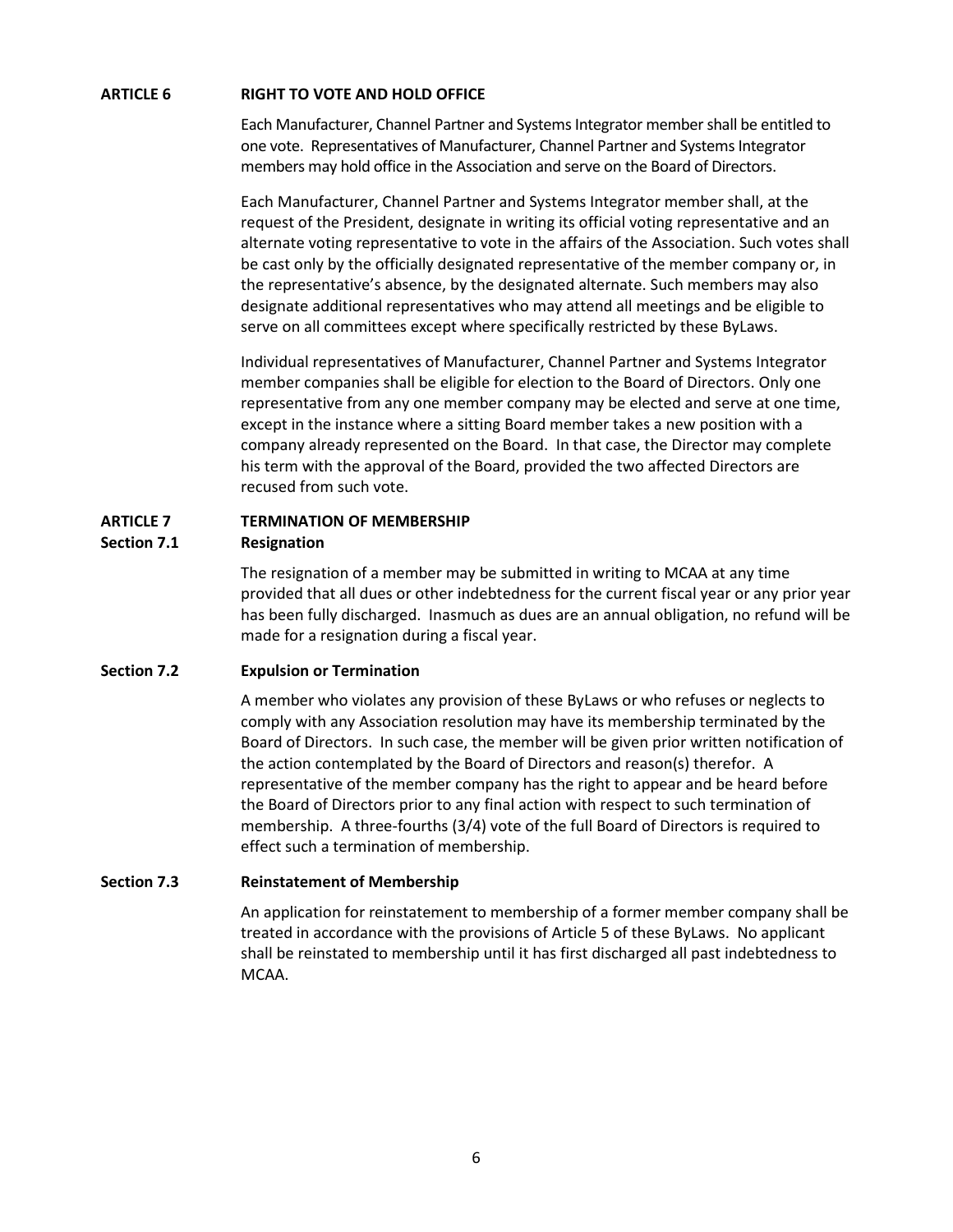# **ARTICLE 8 BOARD OF DIRECTORS Section 8.1 Composition**

The responsibility for the management of MCAA shall be vested in the MCAA Board of Directors. The Board of Directors shall consist of twelve (12) members: (i) a Chairman, a Vice Chairman, an Immediate Past Chairman and President; (ii) eight (8) at-large directors. Except as set forth in ARTICLE 6, no two directors shall be from the same member company. Representatives of Manufacturer, Channel Partner and Systems Integrator members may hold office in the Association.

Eight directors-at-large shall be elected by Manufacturer, Channel Partner and Systems Integrator and shall serve a term of three (3) years. At-large directors shall be eligible to serve an unlimited number of terms, but may not serve two such terms in succession.

The Chairman and Vice Chairman of the Board of Directors shall be elected by electronic ballot by Manufacturer, Channel Partner and Systems Integrator members and shall serve a term of one (1) year in each office. Service as Chairman or Vice Chairman shall not prohibit a person from serving on the Board of Directors in subsequent years. The Immediate Past Chairman is not an elected position. The seat on the Board passes to the outgoing Chairman of the Board automatically at the end of the Chairman's term. The Immediate Past Chairman shall serve on the Board for one year following the completion of his term as Chairman. If the Immediate Past Chairman is unable or unwilling to serve, the position on the Board shall remain vacant.

## **Section 8.2 Method of Election**

The Board of Directors shall set the date of the annual election t take place no later than November 1. The President, ninety (90) days prior to the date of the annual election, shall activate the nominating Committee. The Nominating Committee shall consist of the current Chairman, Vice Chairman/Treasurer, and Immediate Past Chairman. The President will prepare a list of potential candidates to include length and level of membership engagement and any eligible member pursuant to Article 6, who expresses interest in serving on the Board. The Committee shall select potential candidates and notify the President of their decision. The President, sixty (60) days prior to the election, will notify nominees and upon their acceptance of the nomination, report to the Board for final approval. The Board shall approve the nominating report no less than thirty (30) days prior to the annual election date. No persons shall be eligible for election to the Board of Directors or to hold the office of Chairman or Vice Chairman/Treasurer unless such person qualifies under Article 6.

Elections of Directors and Officers will be conducted by electronic means with detailed instructions sent to the designated voting contact of all Manufacturers, Channel Partners or Systems Integrators as outlined in Article 6 of these Bylaws. Electronic elections will be open for a minimum of ten (10) days but not more than twenty (20) days. Electronic ballots will allow for write-in nominations. Nominees shall be elected by a simple majority of those voting Manufacturer, Channel Partner or Systems Integrator members. Elections require a minimum quorum of voting members to return ballots as outlined in section 13.4 of these Bylaws.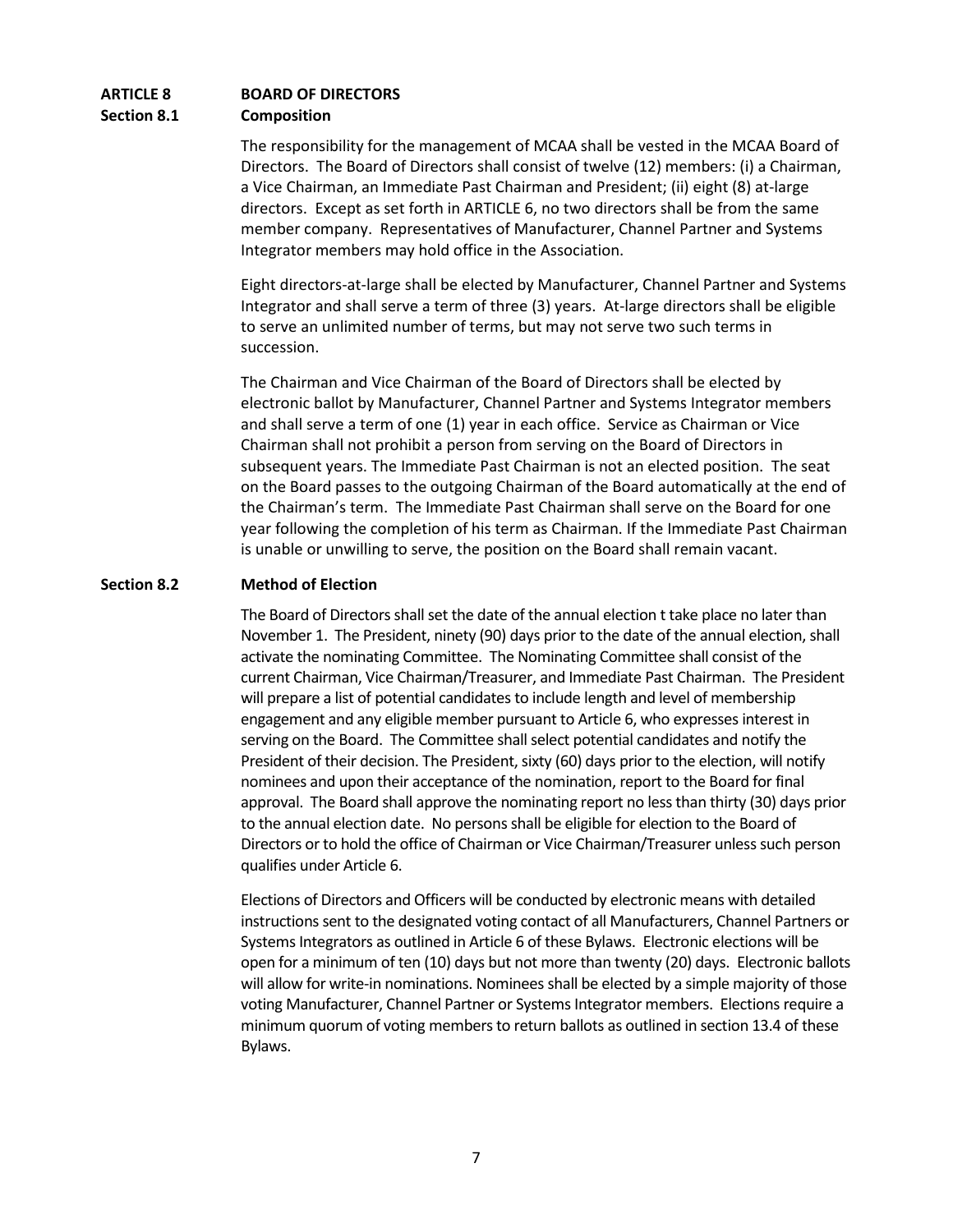#### **Section 8.3 Duties**

The Board of Directors shall have supervision, control and direction of the affairs of the Association within the provisions of these ByLaws and shall actively promote the Association's purposes. It may adopt and amend such rules, regulations, policies and procedures for the conduct of its business as shall be deemed advisable.

#### **Section 8.4 Terms of Office**

All elected officers and members of the Board of Directors shall take office at the beginning of the fiscal year and shall serve for such terms as are specified in Section 8.1 until their successors take office. In the event of a vacancy in the members-at-large of the Board of Directors or to fill a vacancy in the Association Vice Chairmanship, the Chairman of the Association or Acting Chairman, subject to ratification by the Board of Directors, shall appoint a successor for the unexpired term. Such an appointment will not count as a term of office as defined in this Section. Individuals appointed to fill a vacancy will serve for the balance of the unexpired term for that Board seat.

## **Section 8.5 Removal of Officers and Directors**

Any officer or director may be removed with or without cause as provided by Virginia law and only at a meeting called for the purpose of removing said director.

## **Section 8.6 Committees**

The Board of Directors may establish standing or special committees or task groups as may be deemed necessary. The Board of Directors may also dissolve any standing committees or task groups by a majority vote. The Chairmen of all committees shall be appointed by the Chairman of the Association. Unless otherwise stated in these ByLaws, committees shall consist of a Chairman and at least two (2) members from different member companies and a Board member who shall serve as liaison to the Board of Directors.

The Association shall have the standing committees as defined in this Section. Committee establishment and operational guidelines are defined by Board policies. These policies are created by the Board and reviewed every three (3) years by the current acting Board to ensure they remain in-line with the association's fundamental scope and purpose.

#### **Section 8.6.1 Industry Forum Planning Committee**

The Industry Forum Planning Committee may be chaired by a sitting member of the Board of Directors. Volunteers from any membership category may serve on this committee which plans all aspects of the Industry Forum.

# **Section 8.6.2 Workforce Development Committee**

The Workforce Development Committee may be chaired by a sitting member of the Board of Directors. Volunteers from any membership category may serve on this committee which works to develop materials for member companies to use to recruit new talent to the process control industries. The committee will also interface with other organizations which have an interest in advancing the career opportunities and knowledge of this industry.

#### **Section 8.6.3 Product Approvals Process Committee**

The Product Approvals Process Committee may be chaired by a sitting member of the Board of Directors. Volunteers from any membership category may serve on this committee which will work to advance the goals of the Association with regard to reducing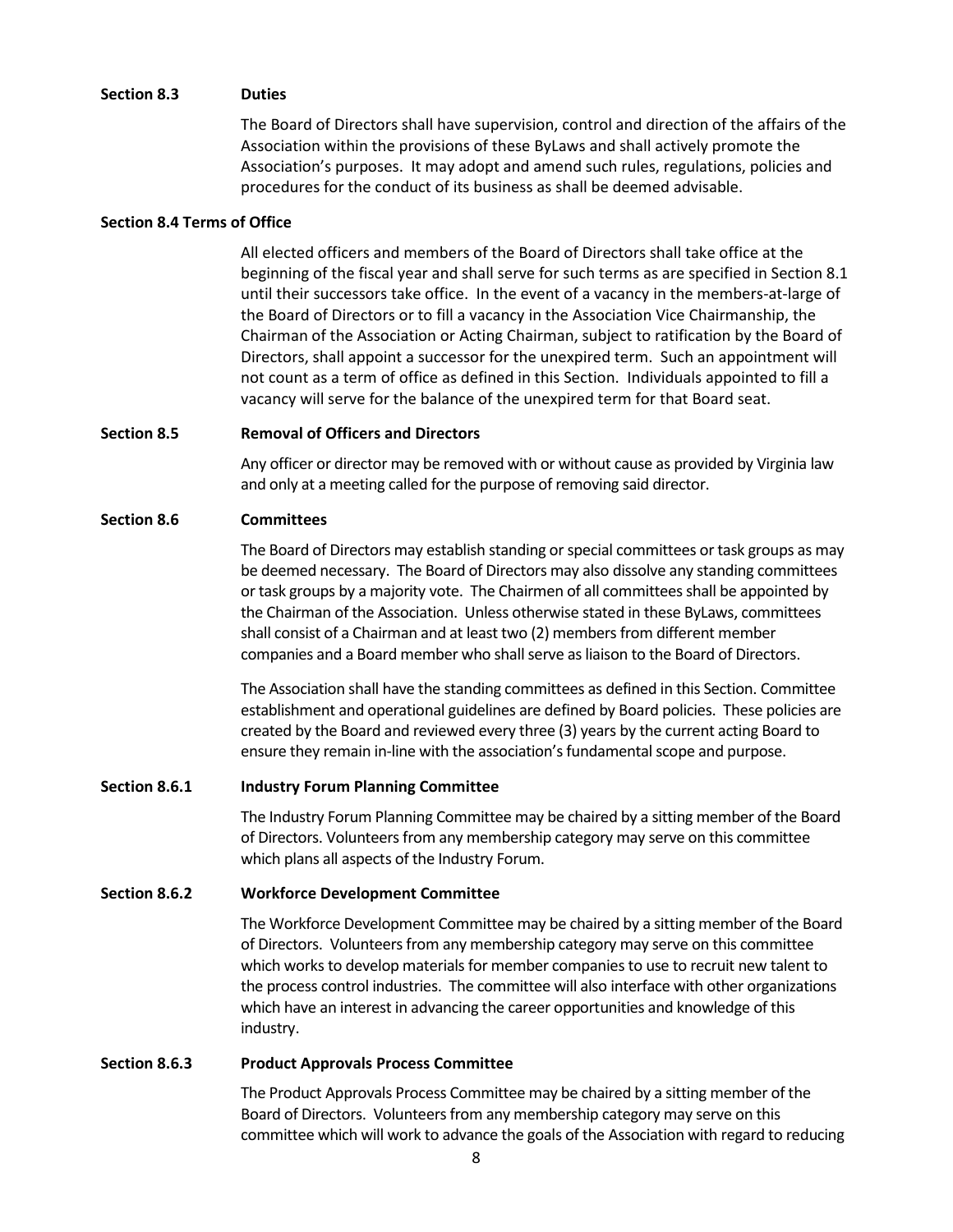the burdensome regulations and practices involved with the testing and certification of products for sale to customers.

#### **Section 8.6.4 Compensation Committee**

The Compensation Committee shall consist of the current Chairman, Vice Chairman/Treasurer, Immediate Past Chairman and Vice Chairman/Treasurer elect. The committee shall review the compensation of the President and recommend any changes in base or bonus compensation. The Committee may also be directed to review compensation of other MCAA staff members. The composition of the Compensation Committee shall be established in a Board policy which can be amended by the Board from time to time without affecting these ByLaws.

# **ARTICLE 9 OFFICERS OF THE ASSOCIATION AND DUTIES**

**Section 9.1 Officers**

The Officers shall consist of the Chairman, Vice Chairman/Treasurer and President/Secretary.

**Section 9.2 Duties of the Chairman**

The Chairman shall preside at all meetings of the Association and shall act as Chairman of the Board of Directors.

## **Section 9.3 Duties of the Vice Chairman**

The Vice Chairman shall cooperate with and work under the direction of the Chairman. In case of a vacancy in the office of the Chairman or inability of the Chairman to act due to illness, death, resignation, or otherwise, the Vice Chairman shall act as Chairman.

The Vice Chairman shall also perform such duties common to the office of Treasurer. The Vice Chairman may at any time direct the President to provide access to all securities and bank accounts and shall have the authority to periodically advise the President to transfer funds from the income account to the operating account as needed to meet operating expenses. The Vice Chairman shall review monthly financial reports provided by the President. The Vice Chairman may also review investments of the Association and shall advise the President to withdraw surplus funds in excess of current demands and invest them in accordance with the current Board-approved investment policy. All such transactions will be reported to the Board during the next possible monthly meeting. The Vice Chairman shall perform such other duties as the Chairman or Board of Directors may direct from time to time.

# **Section 9.4 Duties of the Immediate Past Chairman**

The Immediate Past Chairman serves on the Board of Directors in an advisory role to the Chairman and other officers. The Immediate Past Chairman shall perform such duties as the Chairman or the Board of Directors may from time to time request.

#### **ARTICLE 10 PRESIDENT**

The President shall be appointed by the Board of Directors. The President shall provide administrative support for MCAA under the direction of the Chairman.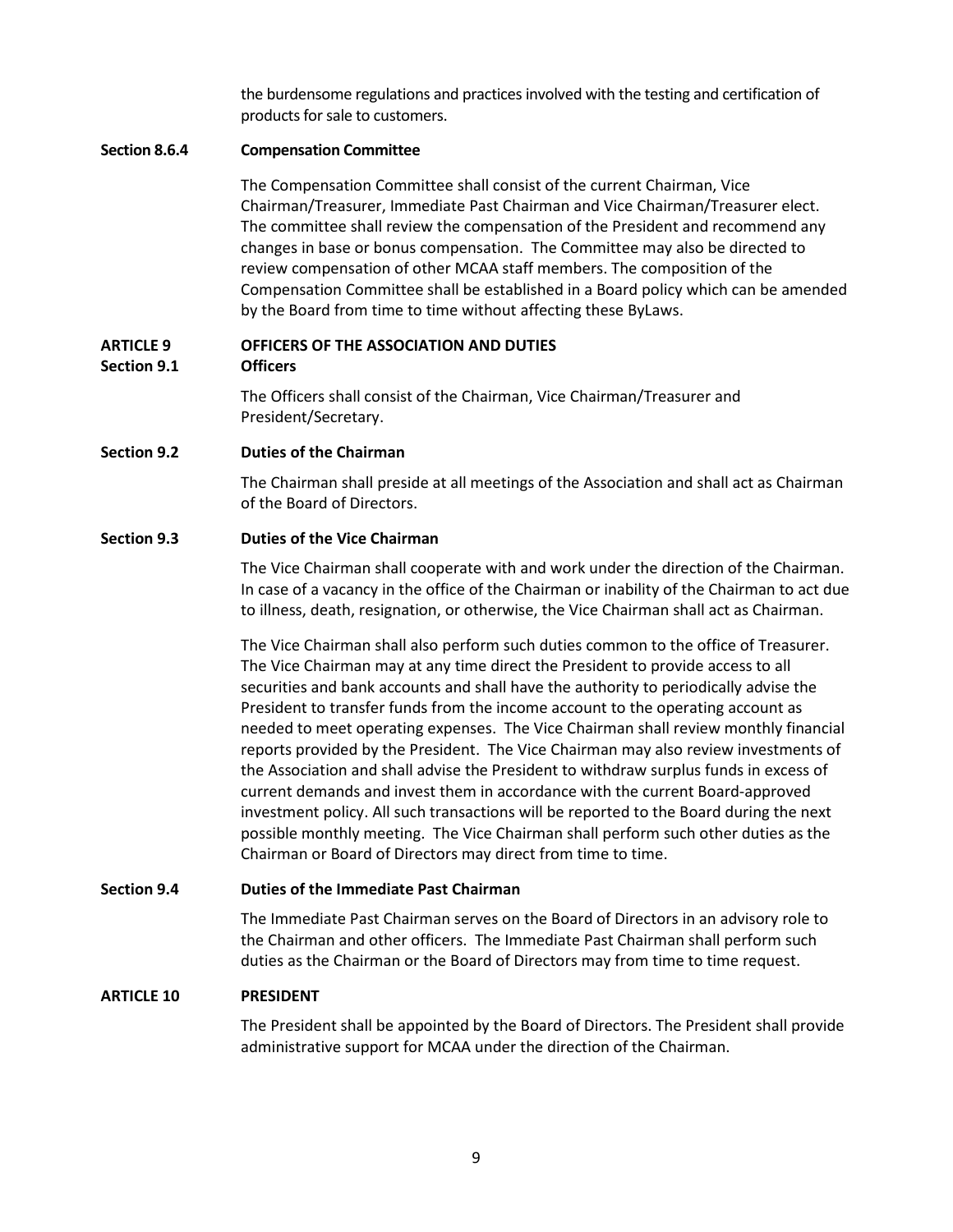## **Section 10.1 Duties of the President**

The duties of the President shall include but are not limited to:

The President shall perform such duties as are ordinarily performed by such officer and such duties as shall be assigned to him by the Board of Directors.

The President shall execute the policies of MCAA as prescribed from time to time by the Board of Directors and shall be responsible and report to the Board of Directors. The President shall also serve as Secretary of MCAA and perform the functions pertaining to that office.

The President shall, subject to review by the Chairman or Vice Chairman, select such employees for the operation of MCAA as he may deem necessary, who shall receive such salaries, within budget limits, and be employed for such time, and perform such duties as he may prescribe.

The President shall submit annually to the Board of Directors a suggested budget for MCAA. The President shall sign checks and approve electronic disbursement for the payment of current operating expense of MCAA. The President shall also certify to the accuracy and authorize payment for all bills and vouchers. The President shall collect all monies due MCAA and deposit all such funds as instructed by the Board of Directors, and shall have charge of the books and accounts, which shall be audited at the discretion of the Board of Directors by a Certified Public Accountant.

The President shall also keep the minutes of all Board meetings and shall have charge of all corporate files. The President shall also receive and retain the minutes of all meetings of MCAA, special committees or task groups and ensure that all committee meetings are attended by a staff member or legal counsel.

#### **Section 10.2 Compensation of President**

The compensation of the President shall be reviewed by a Compensation Committee as defined in Section 8.6.4 whose decisions will be presented to the full Board of Directors for approval during an Executive Session of the Board held prior to the preparation of the annual budget for the Association.

#### **Section 10.3 Confidential Information**

When the President, in pursuit of duties or on instructions, gathers financial information for the computation of dues or compiles historical statistical data or information from members under pledge that such data shall be used only in computing aggregate totals and shall otherwise be kept confidential, the President shall not be subject to orders or instructions from any Officer or committee of MCAA to reveal such data, unless specifically authorized to do so by the member(s) supplying such data.

#### **Section 10.4 Bonding of Officers**

The Board of Directors, at its discretion, may bond any officer or employee with an adequate bond for the faithful performance of his duties.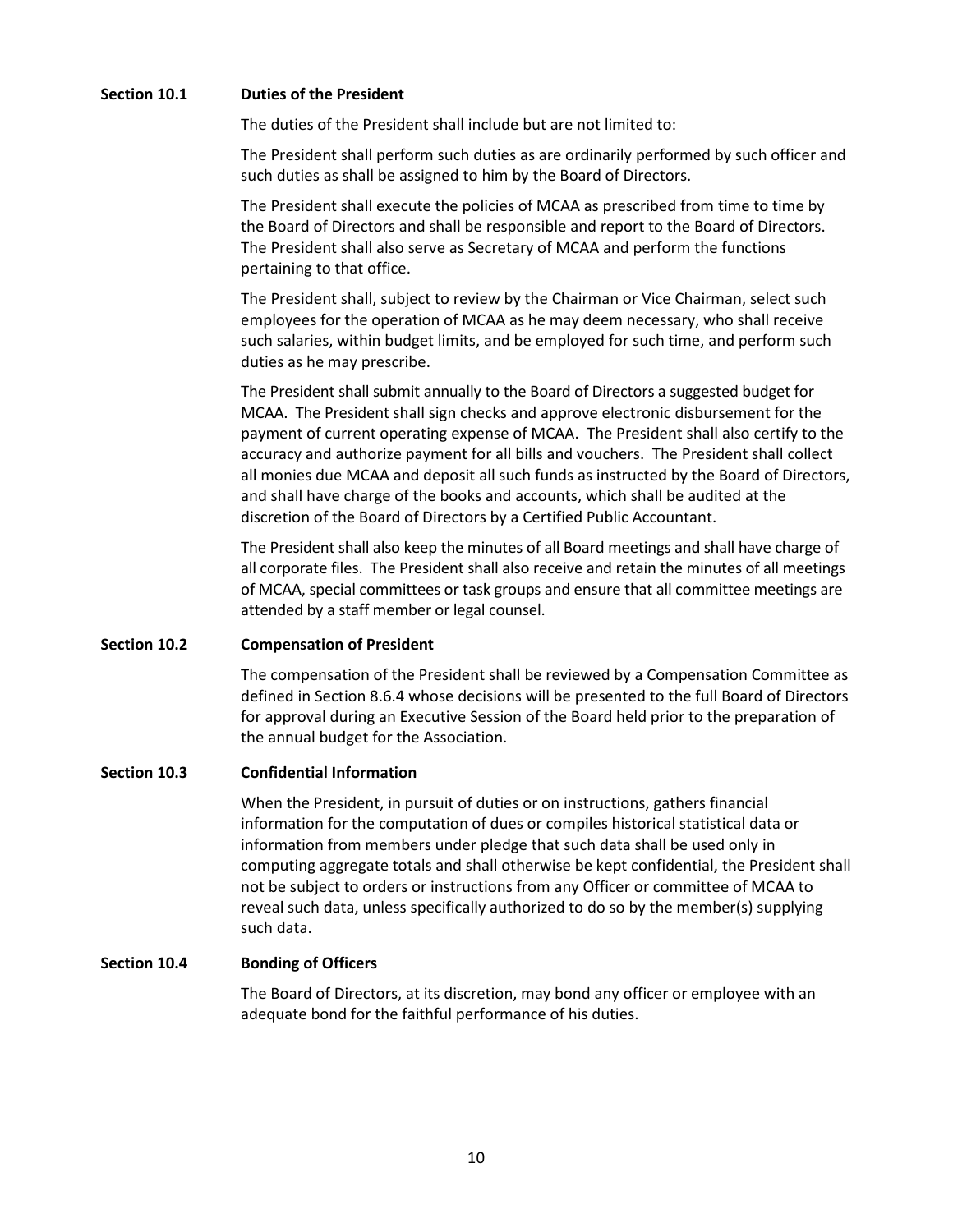# **ARTICLE 11 INDEMNIFICATION OF DIRECTORS AND OFFICERS Section 11.1 Indemnification**

MCAA shall indemnify each person described in Sections 13.1-875 and 13.1-881 of the Virginia Nonstock Corporation Act (the "act"), as the same may be amended from time to time, to the fullest extent allowed by Sections 13.1-876 and 13.1-877 of the Act.

## **Section 11.2 Insurance**

The Board may cause MCAA to purchase and maintain insurance on behalf of any person who is or was a director, officer, employee or agent of MCAA or is or was serving at the request of MCAA as a director, officer, employee or agent of another corporation, partnership, join venture, trust or other enterprise, against any liability asserted against such person and incurred by such person in any such capacity or arising out of such status, whether or not MCAA would have the power to indemnify such person.

## **Section 11.3 Non-exclusivity; Survival; Amendements**

The rights conferred on any person by this Article 11 shall not be exclusive of any other right that such person may have or hereafter acquire under any statute, provision of Articles, Bylaws, agreement, vote of disinterested directors, or otherwise, both as to action in the person's official capacity and as to action in another capacity while holding office. MCAA is specifically authorized to enter into individual contracts with any or all of its directors, officers, employees, or agents respecting indemnification and advances, to the fullest extent not prohibited by law. The rights conferred on any person by this Article 11 shall continue as to a person who has ceased to be a director, officer, employee, or other agent and shall inure to the benefit of the heirs, executors, and administrators of such a person. Any repeal or modification of this Article 11 shall only be prospective and no repeal or modification hereof shall adversely affect the rights in effect under this Article 11 at the time of the alleged occurrence of any action or omission to act that is the cause of any proceeding against any director, officer, employee or other agent of MCAA. If this Article 11 or any portion hereof shall be invalidated on any ground by any court of competent jurisdiction, MCAA shall indemnify each director, officer, employee or agent to the fullest extent permitted (a) by any applicable portion of this Article 11 that shall not have been invalidated or (b) by any other applicable law.

# **ARTICLE 12 FINANCE**

# **Section 12.1 Responsibility**

The Board of Directors shall be responsible for all the financial affairs of the Association including approval of the annual budget for Association activities as prepared by the President. The Board of Directors shall discharge any other requisite duties to insure a sound financial policy.

# **Section 12.2 Dues**

The expense of carrying on the activities of the Association shall be borne by the members through dues at a rate schedule to be fixed by the Board of Directors of the Association. Dues are an annual obligation for the fiscal year which runs from January 1 through December 31 and shall be calculated on the aggregate volume of sales generated by operations within the United States for the most recently completed fiscal year of each Manufacturer member. Such calculations shall include the relevant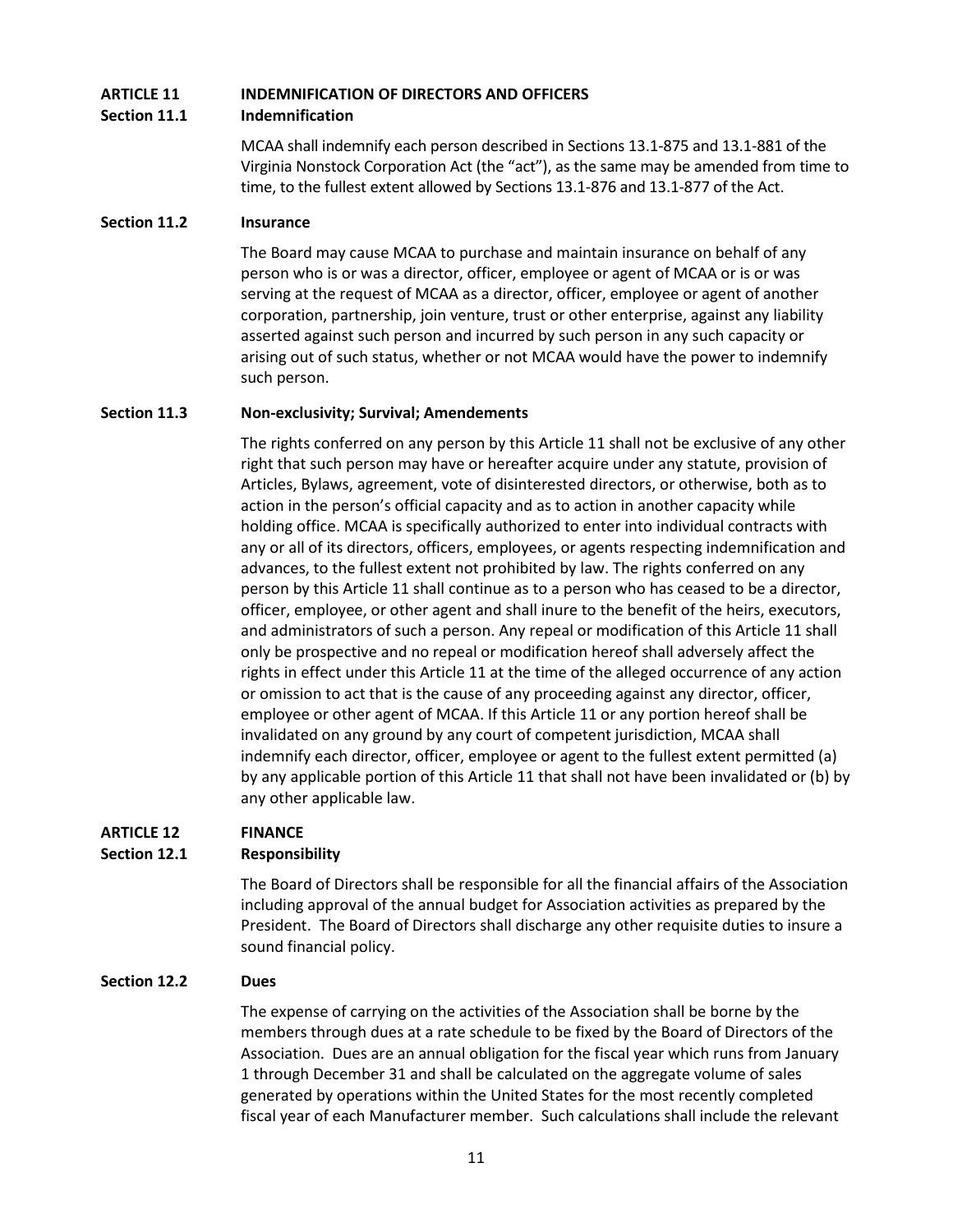sales volume of each member including its divisions, affiliates and subsidiaries in the United States whose products fall within the scope of Article 2, Section 2.1 unless representatives of these entities do not participate in or benefit from the affairs of the Association. The dues rates for Channel Partner and Systems Integrator members shall be calculated on the aggregate volume of sales generated for the most recently completed fiscal year by the business unit(s) participating in membership either individually or aggregated at the election of the member company. The dues rates for Associate members shall be a fixed rate not related to sales volume.

The Board of Directors shall determine the time or times such dues shall be payable and may provide for their proration. In the event a company is a hybrid of manufacturer, distributor and/or systems integrator, that company shall pay dues at the highest fee structure for which it could receive services.

#### **ARTICLE 13 MEETINGS**

#### **Section 13.1 Meetings of the Board of Directors**

The Board of Directors may meet in person and/or by any means of communication by which all directors participating may simultaneously hear each other during the meeting. A director participating in a meeting by this means is deemed to be present in person at the meeting. The Board of Directors will meet monthly by electronic meeting or at such times and places as may be designated by the Chairman of the Association or the President, if the Chairman is unable or is unwilling to act. Notice of a Board meeting shall be given to directors no less than ten (10) days before such meeting. A majority of the Board of Directors shall constitute a quorum at any meeting.

#### **Section 13.2 Association Meetings**

The annual meeting of the Association shall be called the Industry Forum and shall be held in the spring at such time and such place as may be deemed appropriate by the Board of Directors. In the event that a national emergency and/or crisis preclude inperson events, the Board of Directors may direct the President to move the event to a virtual platform.

An Annual Business Meeting of the Association may be conducted via virtual platform as determined by the Board of Directors. The meeting shall be held no earlier than November 12 and not later than December 31 of each year. Notice of the annual meeting will include registration details and shall be distributed to all members no less than ten (10) days and no more than thirty (30) days before such meeting. If a member vote is required, it will be conducted electronically and follow all standards as outlined in Section 13.4 of these Bylaws.

Other meetings of member company executives may be held at such times as deemed appropriate by the group planning the meeting as approved by the Board of Directors.

#### **Section 13.3 Special Meetings**

Special meetings of the Association may be called by the Chairman, at his discretion and must be called by the Chairman upon written request at least six (6) Manufacturer, Channel Partner or Systems Integrator members. Notice of a special meeting shall be given to members no less than ten (10) days and no more than thirty (30) days before such meeting.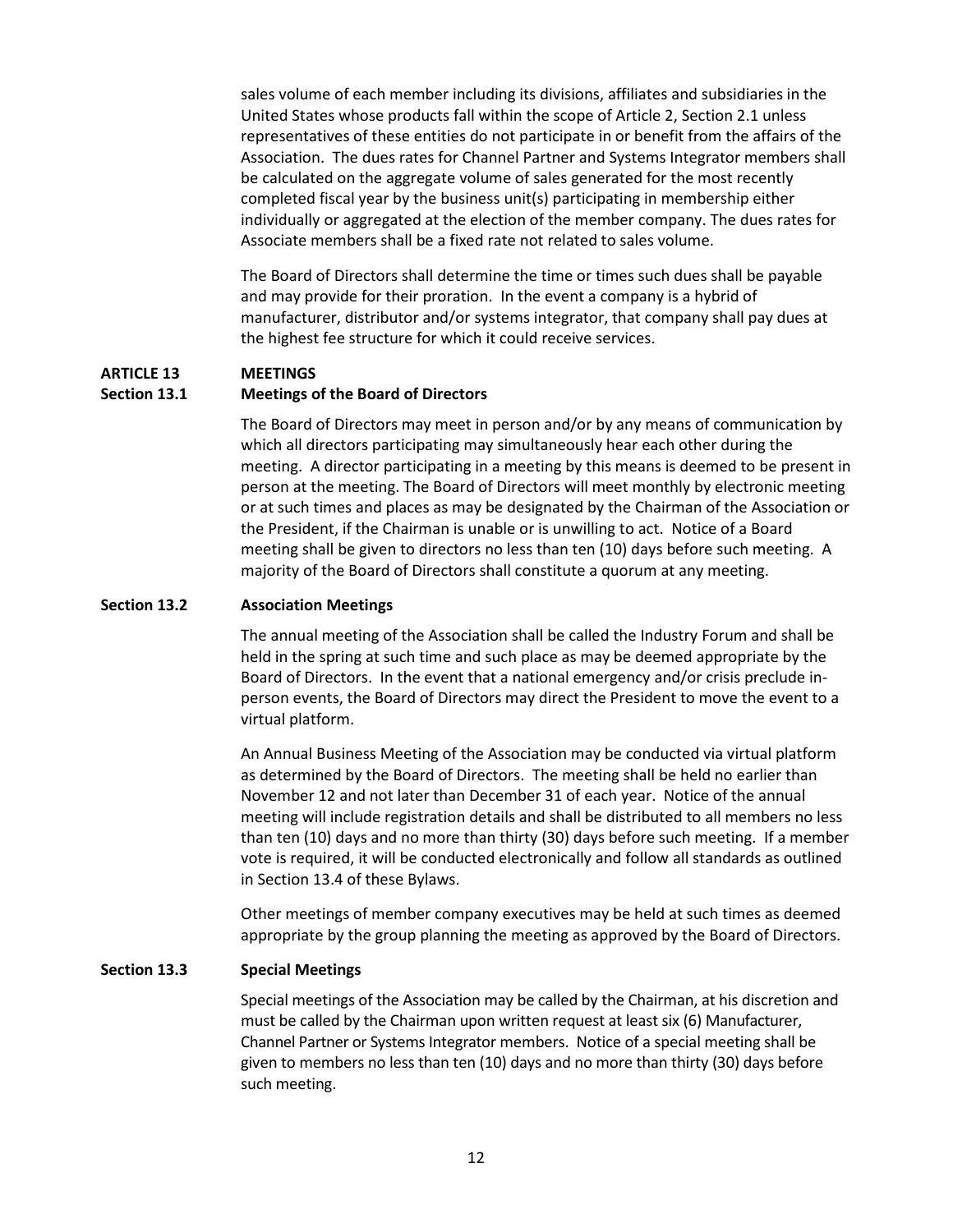## **Section 13.4 Quorum**

For any Board or committee meeting of MCAA, a group or committee thereof, a quorum shall consist of a majority of the qualified membership of that entity holding the meeting.

For any membership meeting, a quorum shall consist of forty percent (40%) of the entire Manufacturer, Channel Partner or Systems Integrator membership (by company count). For elections conducted by mail (whether regular or electronic), returned ballots from forty percent (40%) of the Manufacturer, Channel Partner or Systems Integrator member companies eligible to vote (by company count). Any electronic ballot shall specify when the voting will close.

## **Section 13.5 Policy**

Meetings are gatherings of members at which the Association's business is transacted, and represent the opportunity to legitimately further the Association's goals. Because a trade association is, by definition, a combination of competitors, MCAA meetings must be conducted to avoid even the appearance that members are taking common action which might unreasonably restrict trade. MCAA meetings are carefully structured and monitored. An agenda is prepared and circulated in advance and is carefully followed at the meeting. An MCAA staff member attends all MCAA meetings and is responsible for preparing the minutes of each meeting. There are no informal meetings of the Association or any of its committees; discussion of Association matters must never occur outside of formal meetings.

It is difficult to delineate in a set of guidelines the permissible limits of discussion at a MCAA meeting because so much is dependent upon the context in which any particular subject is raised. However, to avoid the most sensitive areas, there should never be a discussion of the following at an MCAA meeting:

- 1. Price or any elements of price or pricing policies, including costs;
- 2. Discounts, terms and conditions of sale, warranty terms, profits, market shares, sales territories, and rejection or termination of customers;
- 3. Identified individual company statistics, inventories, or merchandising methods;
- 4. Particular competitors;
- 5. Anything dealing with trade abuses or excluding or controlling competition.

By following these guidelines, the members can meet to transact lawful Association business for the betterment of our industry.

#### **ARTICLE 14 DISSOLUTION**

In the event that MCAA shall be dissolved, its net assets remaining after provision for the payment of all of its debts and liabilities shall be distributed to the surviving member companies or, if none, to such other organization or organizations having the same or similar purposes as MCAA as the Board of Directors shall determine.

#### **ARTICLE 15 NOTICES**

Notice required to be given by these ByLaws may be communicated in person, by mail or private carrier, by telephone, electronic mail or by any other means permitted by the Code of Virginia.